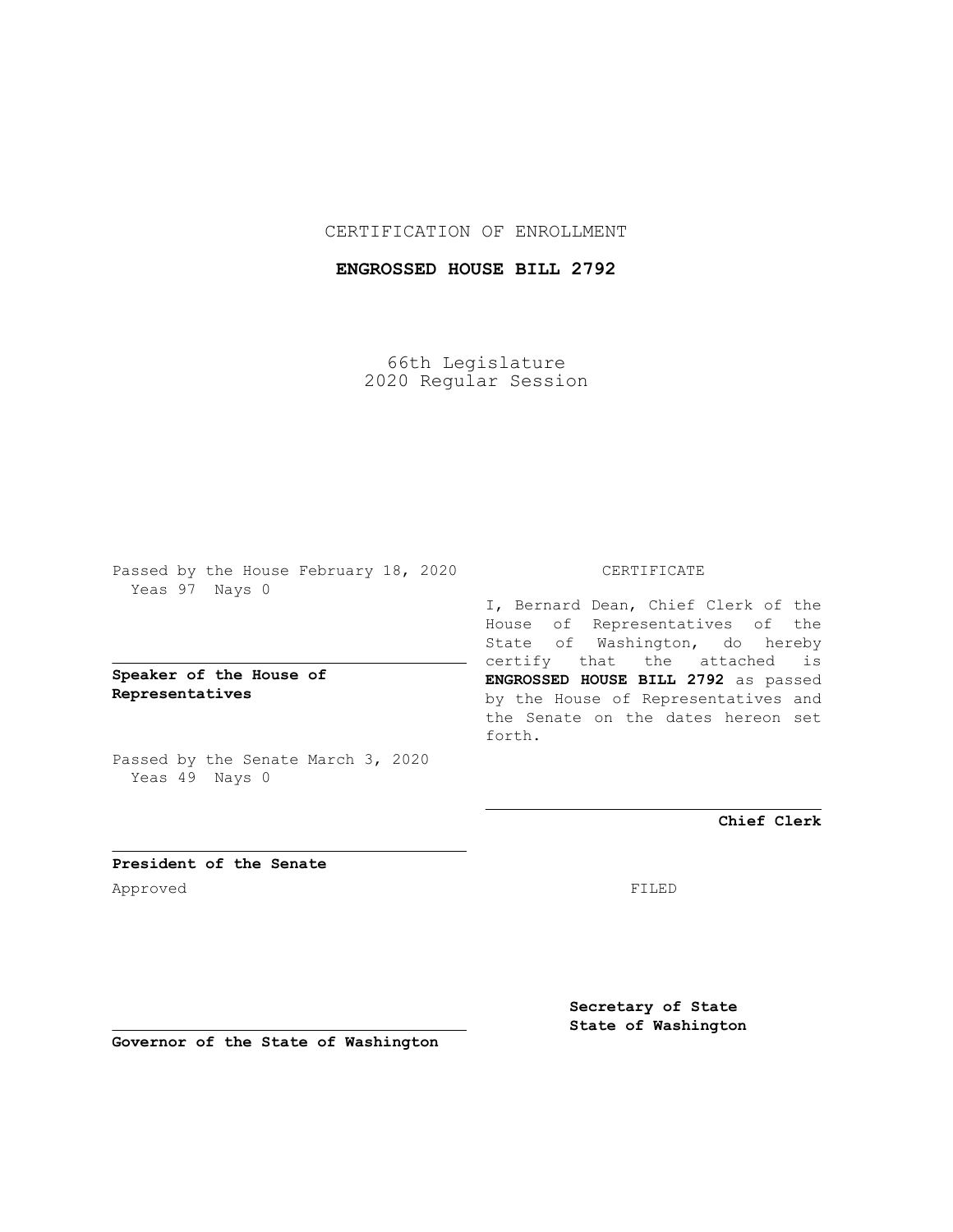#### **ENGROSSED HOUSE BILL 2792**

Passed Legislature - 2020 Regular Session

**State of Washington 66th Legislature 2020 Regular Session**

**By** Representatives Mosbrucker, Orwall, Steele, Lovick, Goehner, Sells, Rude, Ybarra, Dye, Davis, Pollet, and Lekanoff

Read first time 01/22/20. Referred to Committee on Public Safety.

 AN ACT Relating to missing and unidentified persons; amending RCW 68.50.320 and 68.50.330; adding a new section to chapter 36.28A RCW; 3 and creating new sections.

BE IT ENACTED BY THE LEGISLATURE OF THE STATE OF WASHINGTON:

 NEW SECTION. **Sec. 1.** The legislature finds that a recent search of available missing and unidentified persons data for Washington state returned one thousand nine hundred twenty-six pending missing persons cases and one hundred seventy-two records of full or partial unidentified remains throughout the state. Every one of these individuals is someone's family member or loved one.

 The legislature further finds that more can be done to reduce the number of missing and unidentified Washingtonians through the utilization of national resources. The national missing and unidentified persons system is a publicly searchable resource developed by the national institute of justice that contains databases of missing persons and unidentified persons cases from across the country. Cases entered into these databases are verified with local authorities and are automatically searched against one another. The national missing and unidentified persons system also has the ability to compile potentially identifiable information and available biometric data, such as DNA, including family reference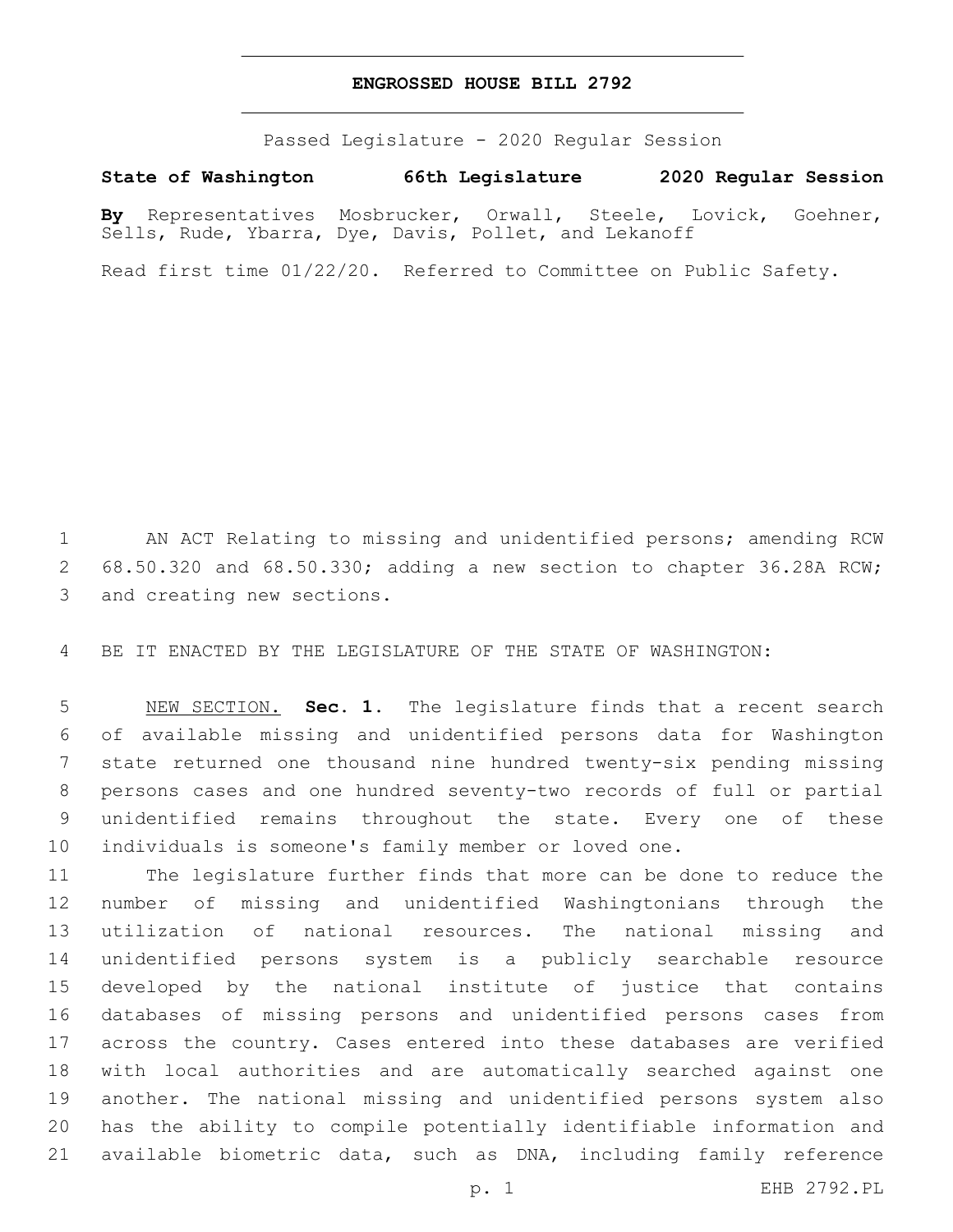samples, dental records, and fingerprints. Participation in the national missing and unidentified persons system is free, and biometric sample kits are funded through the national missing and unidentified persons system, alleviating the burden on contributing local governments. At the close of 2019, the national missing and unidentified persons system databases included nearly seventeen thousand published outstanding missing persons cases, and over thirteen thousand published unidentified persons cases. In addition, over nineteen thousand missing persons cases and over four thousand unidentified persons cases that were included in the national missing and unidentified persons system have been resolved.

 The legislature recognizes that participating in this centralized and nationally based system is to the advantage of the citizens of the state, and intends to establish a system of consistent statewide participation in order to achieve its full benefit.

 **Sec. 2.** RCW 68.50.320 and 2007 c 10 s 5 are each amended to read as follows:17

 When a person reported missing has not been found within thirty days of the report, or at any time the investigating agency suspects criminal activity to be the basis of the victim being missing, the sheriff, chief of police, county coroner or county medical examiner, or other law enforcement authority initiating and conducting the investigation for the missing person shall: (1) File a missing person's report with the Washington state patrol missing and unidentified persons unit; (2) initiate the collection of DNA samples from the known missing person and their family members for nuclear 27 and mitochondrial DNA testing along with the necessary consent forms; ((and)) (3) ask the missing person's family or next of kin to give written consent to contact the dentist or dentists of the missing person and request the person's dental records; and (4) enter the 31 case into the national crime information center system through the 32 Washington state patrol electronic database.

 The missing person's dentist or dentists shall provide diagnostic quality copies of the missing person's dental records or original dental records to the sheriff, chief of police, county coroner or county medical examiner, or other law enforcement authority, when presented with the written consent from the missing person's family or next of kin or with a statement from the sheriff, chief of police, county coroner or county medical examiner, or other law enforcement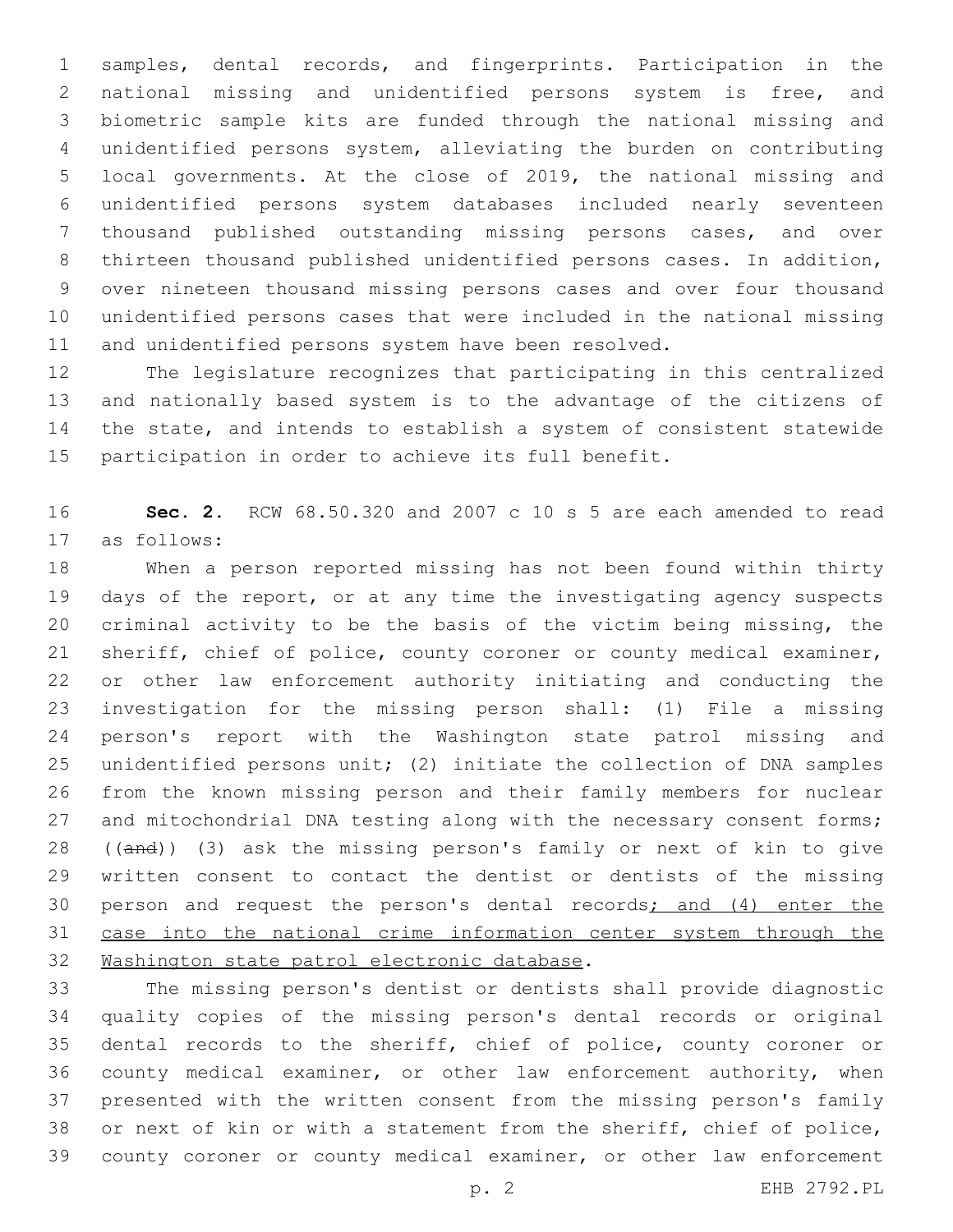authority that the missing person's family or next of kin could not be located in the exercise of due diligence or that the missing person's family or next of kin refuse to consent to the release of the missing person's dental records and there is reason to believe that the missing person's family or next of kin may have been involved in the missing person's disappearance.6

 As soon as possible after collecting the DNA samples, the sheriff, chief of police, or other law enforcement authority shall submit the DNA samples to the appropriate laboratory. Dental records shall be submitted as soon as possible to the Washington state patrol 11 missing and unidentified persons unit.

 The descriptive information from missing person's reports and dental data submitted to the Washington state patrol missing and unidentified persons unit shall be recorded and maintained by the Washington state patrol missing and unidentified persons unit in the 16 applicable dedicated missing person's databases.

 When a person reported missing has been found, the sheriff, chief of police, coroner or medical examiner, or other law enforcement authority shall report such information to the Washington state 20 patrol.

 The dental identification system shall maintain a file of information regarding persons reported to it as missing. The file shall contain the information referred to in this section and such other information as the Washington state patrol finds relevant to 25 assist in the location of a missing person.

 The files of the dental identification system shall, upon request, be made available to law enforcement agencies attempting to 28 locate missing persons.

 **Sec. 3.** RCW 68.50.330 and 2001 c 172 s 1 are each amended to 30 read as follows:

 If the county coroner or county medical examiner investigating a death is unable to establish the identity of a body or human remains by visual means, fingerprints, or other identifying data, he or she shall have a qualified dentist, as determined by the county coroner or county medical examiner, carry out a dental examination of the body or human remains. If the county coroner or county medical examiner with the aid of the dental examination and other identifying findings is still unable to establish the identity of the body or human remains, he or she shall prepare and forward such dental

p. 3 EHB 2792.PL